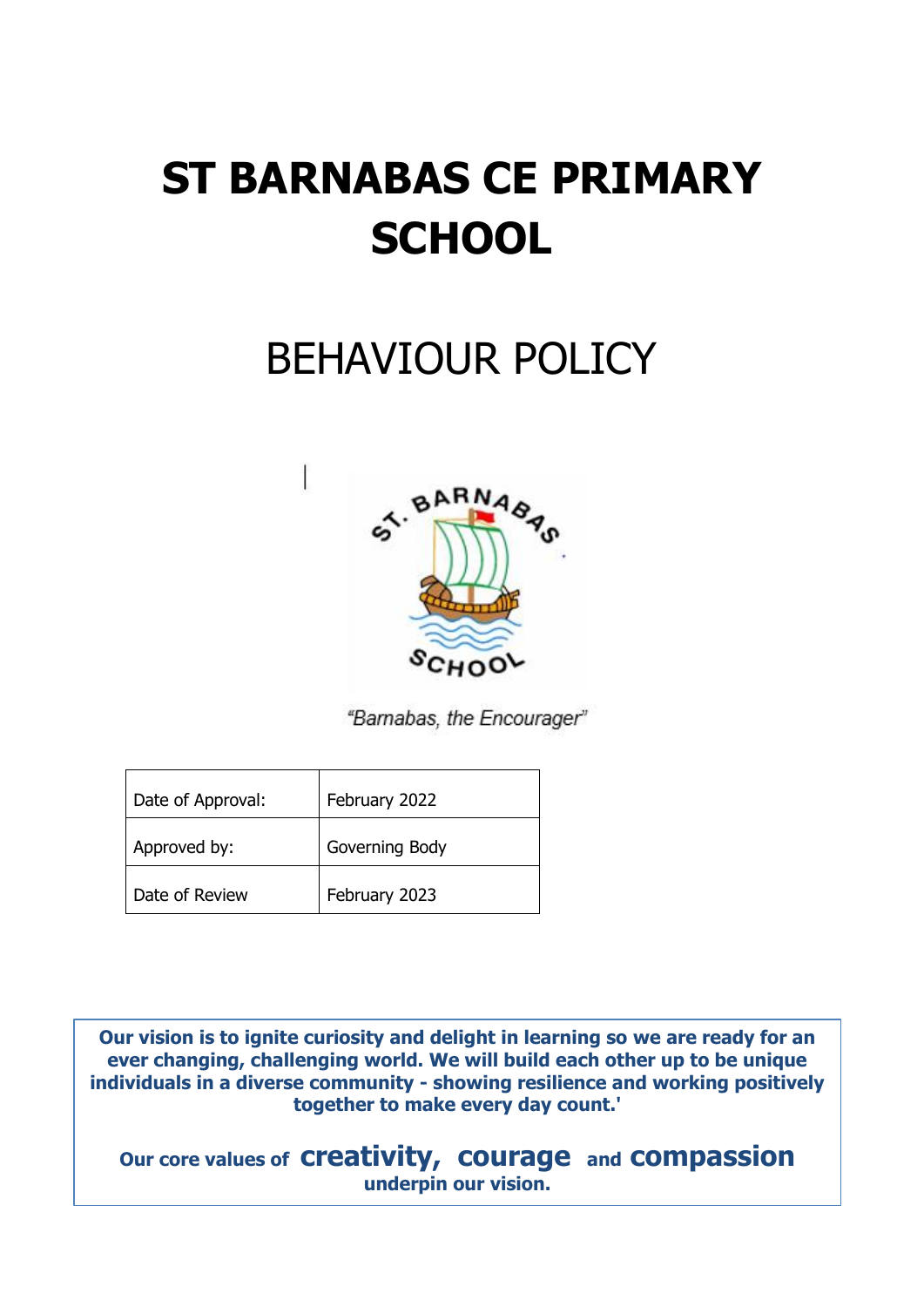#### Additions / amendments January 2022

## **Principles of the policy**

In addition to our mission statement and values, our Behaviour and Discipline Policy is based on the following principles:

- St Barnabas CE Primary School is fully inclusive and actively promotes equality of opportunity for all members of the school community regardless of race, religion, gender, sexual orientation or disability.
- The school provides a safe and orderly environment which will enable everyone to work and learn, free from disruption from others.
- Pupils are prepared to face the challenges and responsibilities of adult life and to this end they should be encouraged to develop self-discipline and to take responsibility for their actions.
- The school works in partnership with parents/carers and families and with other agencies who may be involved with a pupil.
- The school Behaviour Policy is based on the principles of positive behaviour management and restorative practices.
- Whilst sanctions may sometimes be necessary and appropriate, wherever possible the school seeks to encourage the right behaviour rather than punishing the wrong.

The Behaviour Policy should be read in conjunction with the following policies:

- Anti-Bullying
- SEN
- Single Equality Scheme
- Safeguarding
- Complaints / Parental Concerns

## **School rules**

Our rules are few so that they can be easily remembered and understood by everyone. These rules are referred to frequently in dialogue about behaviour so helping children to understand what these rules look like 'in action' and why they are important.

Our rules are: **Ready Respectful Safe** 

We follow the principle of praising in public and reprimanding in private (pip & rip)

## **Promoting positive behaviour**

Children are expected to show behaviours that are in line with our rules. These include:

- Behaving in an orderly and self-controlled way
- Showing respect to members of staff and each other
- In class, making it possible for all pupils to learn
- Moving quietly and safely around the school
- Looking after the school building and school property
- Accepting sanctions when given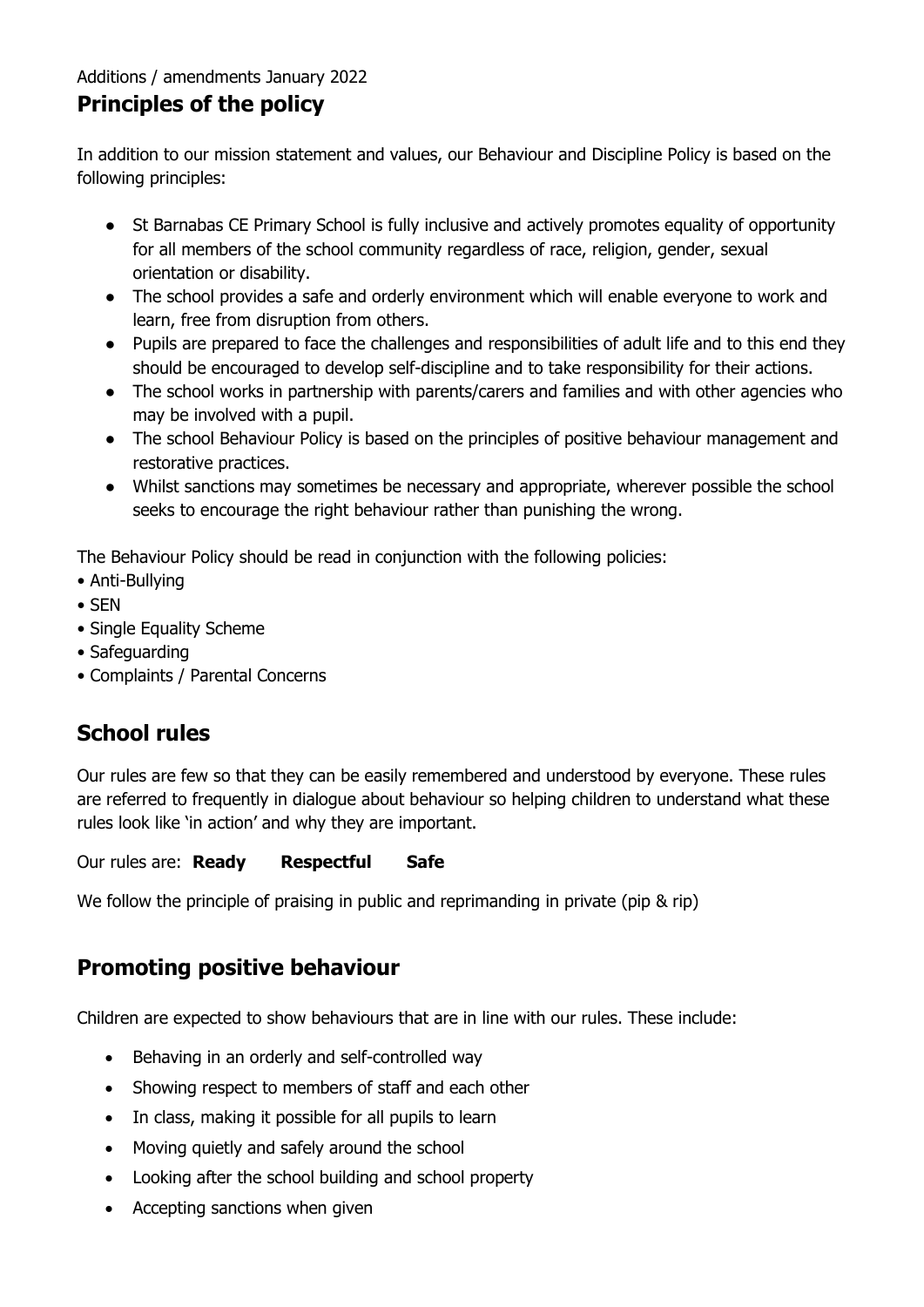• Refraining from behaving in a way that brings the school into disrepute, including when outside school

At St Barnabas CE Primary School we explicitly teach expected behaviours throughout the curriculum, particularly through collective worship, work on our school and British values, and PSHE lessons.

Positive relationships are essential to behaviour management and time is spent developing these relationships.

#### **Rewards**

Rewards are used to help children to learn the behaviours that we expect to see in school and to acknowledge their efforts in showing these expected behaviours.

Most of the time, the reward for expected behaviour will take the form of words of praise or acknowledgment, noting the behaviours being praised. For example

- 'Thank you for ……'
- 'Well done for…..'
- 'I can see (name) is ….…………..'

Regularly showing our expected behaviours is recognised in the following ways:

- Awarded a 'class dojo'
- Names displayed on a recognition board in each class
- Certificates awarded in Celebration Assembly
- Dojo message to parents or parents spoken to

Children who consistently show our expected behaviours or go 'above and beyond' what is expected may receive a 'Praise Postcard'. This will be sent home in the post.

## **Dealing with negative / unacceptable behaviour**

The following behaviours are considered unacceptable at St Barnabas CE Primary School:

- Refusing to do as asked
- Not following instructions
- Not completing work
- Answering back or arguing with adults
- Making inappropriate noises to deliberately distract others
- Not speaking politely or using inappropriate language
- Goading or teasing other people
- Being unkind or hurting others
- Wandering away or leaving the classroom without permission
- Taking other people's things
- Interfering with other children's work or activities
- Throwing objects
- Damaging school property

#### **Sanctions**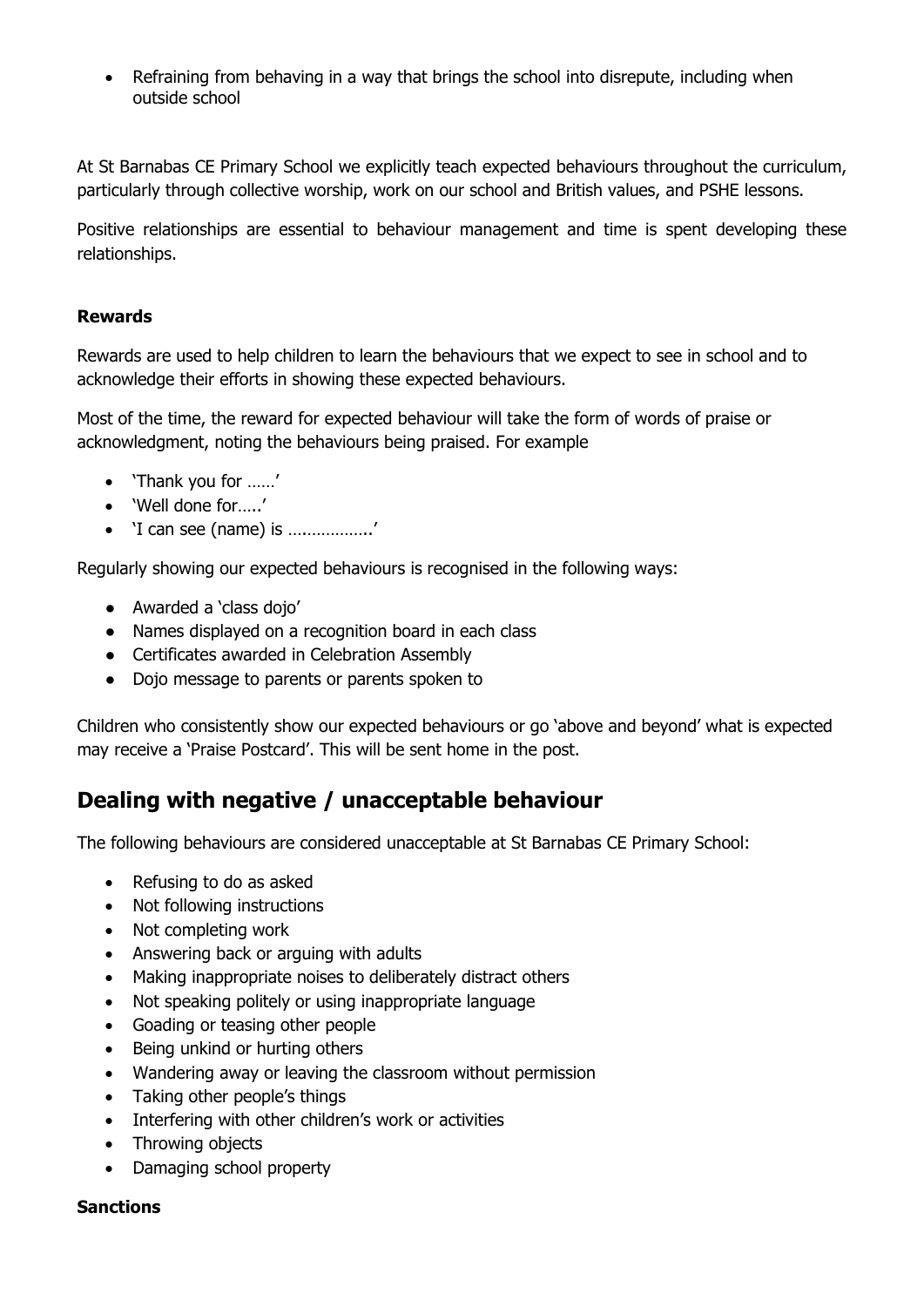At St Barnabas we follow a simple procedure when dealing with this behaviour.

- 1. A quiet word to the individual child to refocus their attention onto the expected behaviour and task.
- 2. A simple **reminder** about what they are doing wrong and that if it continues they will receive a warning.
- 3. A **warning** that if the behaviour continues, they will receive Time Out (miss one minute of the next playtime)
- 4. **Time Out** recorded

This process (Reminder/ Warning/ Time Out) will continue if the child continues to display poor behaviour, resulting in missing further minutes of playtime.

If the behaviour continues, the following steps may be taken:

- Staying in at playtime or lunchtime to complete the work that has been missed
- Removal from the class by the Headteacher or Deputy Headteacher to complete their work.
- Informal chat between class teacher and parent/carer at the end of the day to inform them that their behaviour needs to improve. This may include a telephone conversation.
- Formal meeting between class teacher and parent/carer.
- Formal meeting between the Deputy Head or Head Teacher to discuss how the school and home can support the child in improving their behaviour.
- Behaviour plan / behaviour chart with specific targets if appropriate and/or a weekly/fortnightly check in with parents.
- Missing longer periods of breaktimes
- Internal exclusion (working separately from the class for a fixed period of time)
- External support
- Fixed term exclusions
- **•** Permanent exclusion

Hurting other children will result in a 5 minute loss of break time. If the incident takes place during break time, children will be asked to have 5 minutes time out standing against the wall.

Temporary and Fixed Exclusion decisions are made in line with the school's Exclusion Policy.

#### **Serious Misbehaviour**

Serious instances of poor behaviour are not acceptable at St Barnabas. These include:

- Assault
- Fighting
- Bullying (see anti-bullying policy)
- Vandalism and damage to the school property
- Physical or verbal threats to staff
- Racism, homophobic statements or other similar attitudes towards other people
- Deliberate activities which undermine the professionalism and integrity of members of staff
- Leaving the school or school premises without permission

When these occur, they are recorded and the SLT is informed. Parents will be asked to attend a meeting with the Head Teacher or Deputy Head Teacher to discuss this further. This behaviour may result in a fixed term exclusion.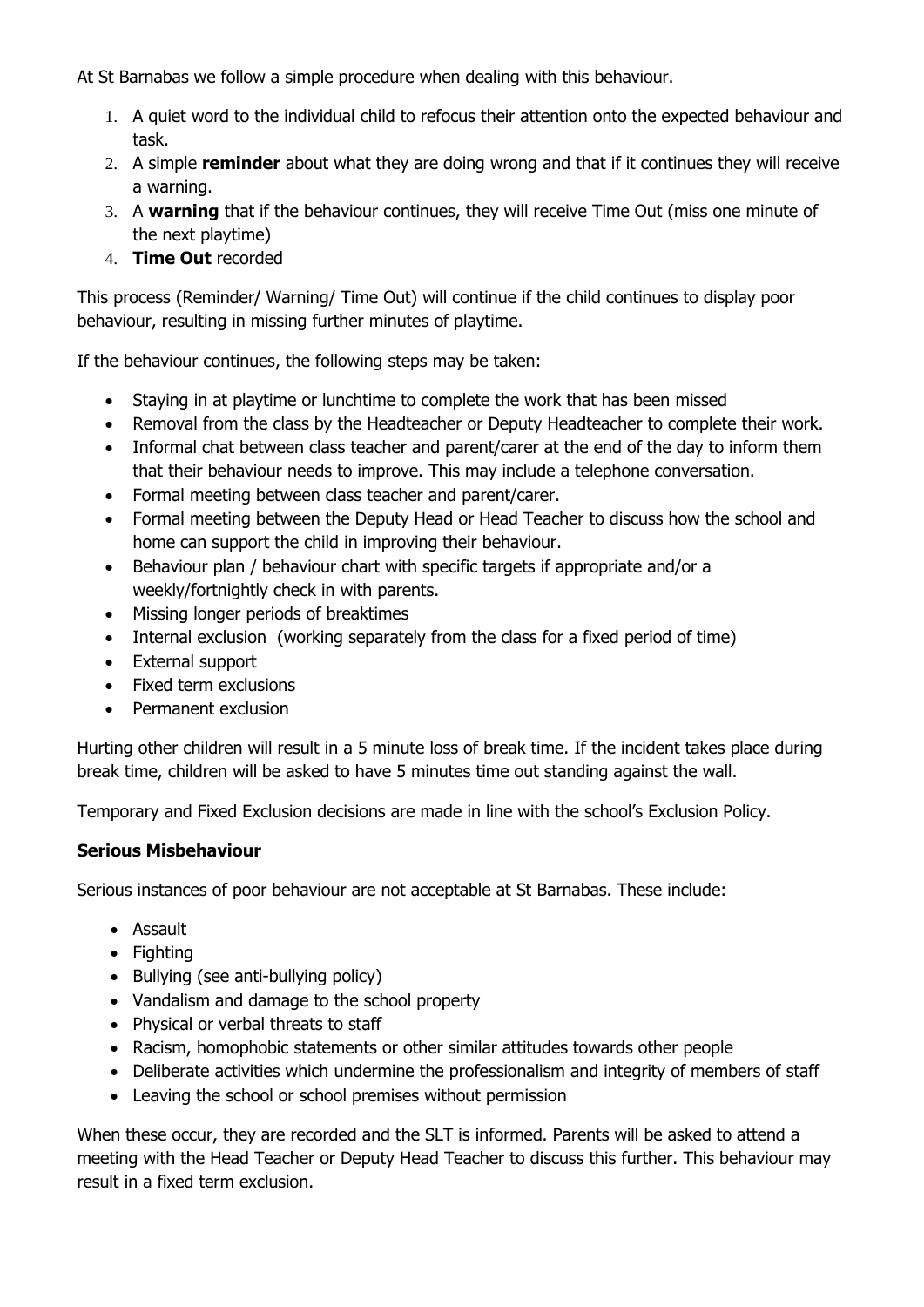These behaviours, along with incidents of hurting others will be recorded as 'Red' Behaviour in our CPOMS record system.

Restorative conversations will take place with pupils as necessary. In these conversations, children are helped to reflect on the incident, consider how their actions have affected other people and suggest how they can put it right. In this way, negative incidents are used as a learning point with the aim of preventing it happening in the future.

## **Zero-tolerance approach to sexual harassment and sexual violence**

The school will ensure that all incidents of sexual harassment and/or violence are met with a suitable response, and never ignored. Pupils are encouraged to report anything that makes them uncomfortable, no matter how 'small' they feel it might be. The school's response will be:

- Proportionate
- Considered
- Supportive
- Decided on a case-by-case basis

The school has procedures in place to respond to any allegations or concerns regarding a child's safety or wellbeing. These include clear processes for:

- Responding to a report
- Carrying out risk assessments, where appropriate, to help determine whether to:
	- $\circ$  Manage the incident internally
	- o Refer to early help
	- o Refer to children's social care
	- o Report to the police

Please refer to our child protection and safeguarding policy for more information

## **Roles and responsibilities**

#### **The governing body**

The governing body is responsible for reviewing and approving the written statement of behaviour principles (appendix 1).

The governing body will also review this behaviour policy in conjunction with the headteacher and monitor the policy's effectiveness, holding the headteacher to account for its implementation.

#### **The headteacher**

The headteacher is responsible for reviewing this behaviour policy in conjunction with the governing body giving due consideration to the school's statement of behaviour principles (appendix 1). The headteacher will also approve this policy.

The headteacher will ensure that the school environment encourages positive behaviour and that staff deal effectively with poor behaviour, and will monitor how staff implement this policy to ensure rewards and sanctions are applied consistently.

#### **Staff**

Staff are responsible for:

- Implementing the behaviour policy consistently
- Modelling positive behaviour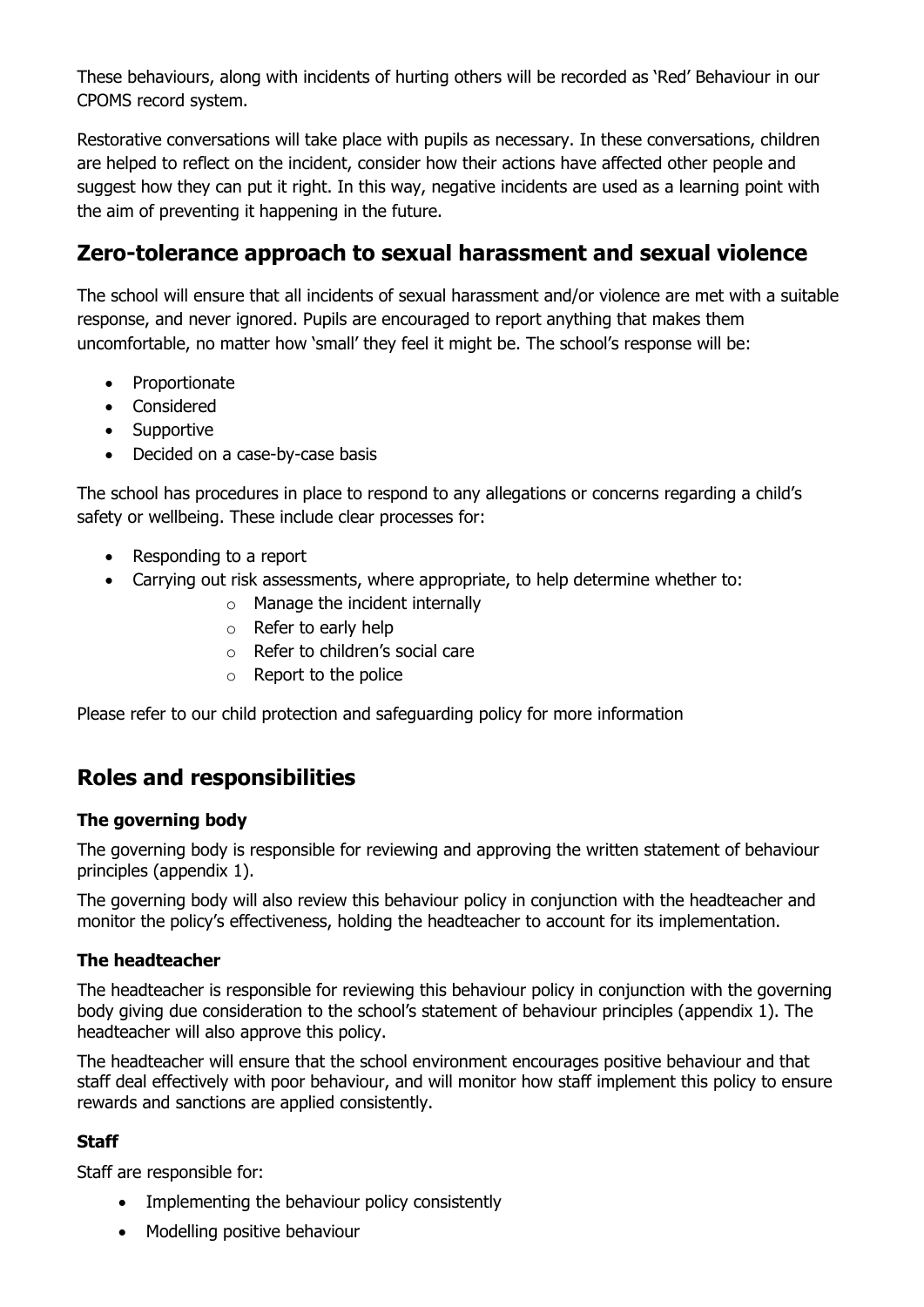- Using classroom management strategies that support positive behaviour (appendix 2)
- Providing a personalised approach to the specific behavioural needs of particular pupils
- Recording behaviour incidents

The senior leadership team will support staff in responding to behaviour incidents.

#### **Parents**

Parents are expected to:

- Support their child in adhering to the school rules and values
- Inform the school of any changes in circumstances that may affect their child's behaviour
- Discuss any behavioural concerns with the class teacher promptly

## **Pupils requiring Additional Support**

St Barnabas CE Primary School recognises that some pupils may require additional support in order to conform to the expectations of behaviour of the school. Pupils who require additional support may be:

- Given individual targets which will be regularly monitored. These may be recorded as part of a Home/School link book, an Individual Behaviour Plan or a Pastoral Intervention.
- Referred to the SENCO for an assessment of their needs (see SEND Policy/ School Offer)
- Referred for external support
- Referred to alternative education provision

The school will regularly review all pupils who are referred for additional support in order to ensure that their needs are being met. This will be in partnership with parents. Where inadequate progress is being made the school will consider what else may be available both from within the school and from a range of outside agencies with whom the school has contact.

## **Physical Touch and Restraint of pupils**

At St Barnabas C of E Primary School, we aim to provide a supportive environment and it may be appropriate from time to time to lightly touch a pupil in order to guide or reassure.

Restraining a child who is putting themselves or others in danger may be used as a last resort after all other de-escalation strategies have been attempted. A Team Teach approach may be used by trained members of staff to ensure that the child, other children and adults are not harmed by the behaviour. This means the child would be held by a member of staff until it was safe to release. After the event, staff review what happened and look for triggers that may have caused this behaviour so that the behaviour can be avoided again. A review form is completed and parents are contacted.

In some circumstances, staff may use reasonable force to restrain a pupil to prevent them:

- Causing disorder
- Hurting themselves or others
- Damaging property

Incidents of physical restraint must: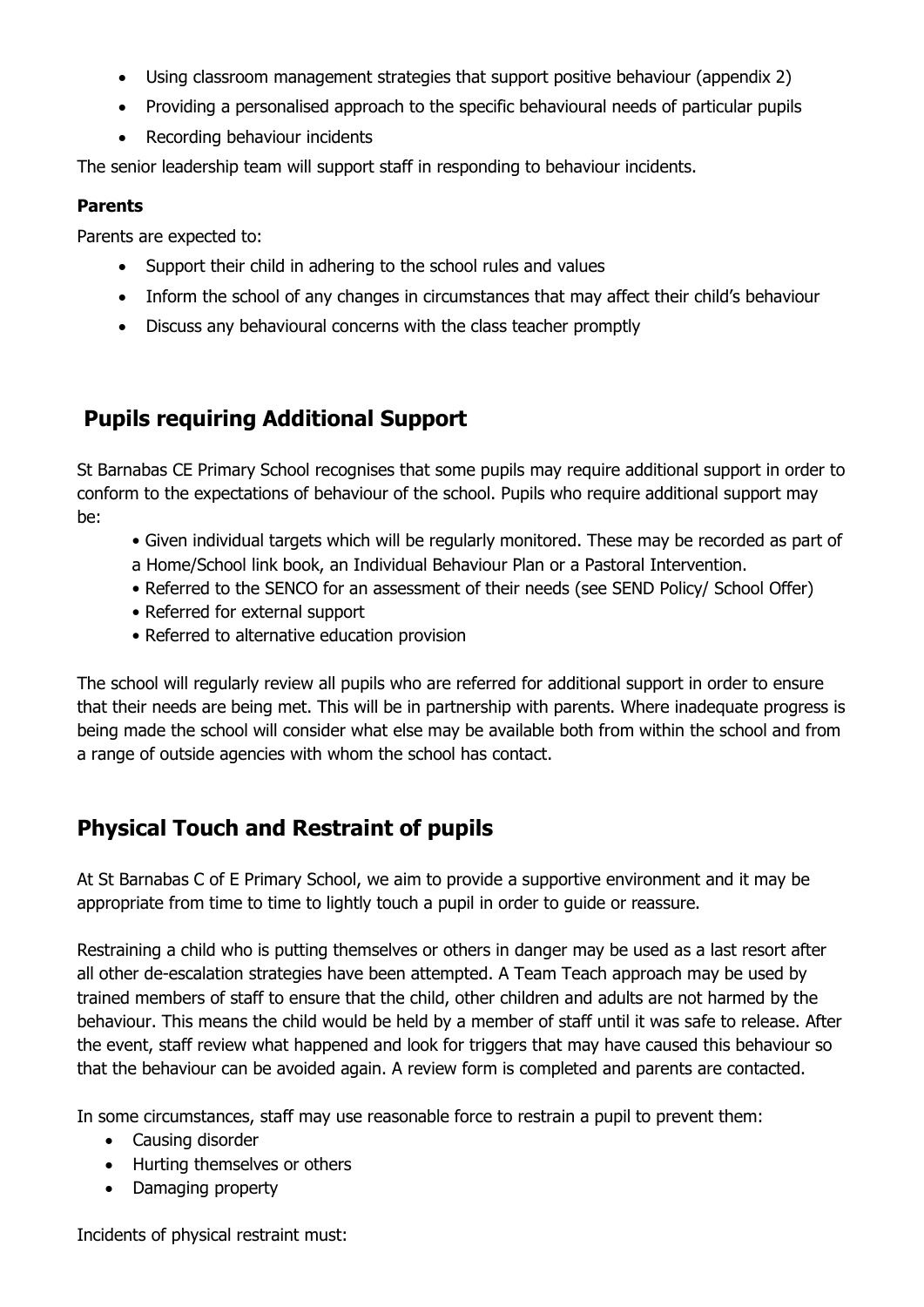- Always be used as a last resort
- Be applied using the minimum amount of force and for the minimum amount of time possible
- Be used in a way that maintains the safety and dignity of all concerned
- Never be used as a form of punishment
- Be recorded and reported to parents

As a mainstream school we do not routinely train our staff in positive handling but will organise such training if a pupil's Individual Behaviour Plan indicates this may be necessary.

## **Dealing with items that should not be in school**

The staff reserve the right to screen all pupils for objects that may potentially cause danger to a pupil or to others – this may involve asking pupils to turn out their bags or pockets, or searching other pieces of property.

It may very occasionally be necessary to search a pupil with their consent. This will only be done when the school has reasonable grounds to believe a pupil may be carrying an item that causes concern to the school or may be dangerous to the pupil or another staff member.

#### **Confiscation and Disposal**

Staff at St Barnabas C of E Primary School have the power to confiscate any item which is illegal or is not appropriate to have in school (see above). In most circumstances staff will confiscate items and return them to pupils at the end of the day. However, on occasions this will not be appropriate and in those cases the following principles will apply. Illegal items (weapons or substances) will be handed to the Police.

Legal but banned consumable items (tobacco, alcohol, sweets or foodstuffs, eg chewing gum) will be disposed of. High value items (£20+) eg mobile telephones, MP3 players etc, which are confiscated will be held securely until a parent/carer makes arrangements to collect them. Low value items will be disposed of.

## **Behaviour Out of School**

Pupils are expected to uphold the reputation of the school whenever they are out of school whether they are taking part in an official school trip/outing or wearing their uniform to and from school. Pupils may be subject to sanctions if their behaviour brings the school into disrepute or has repercussions for the orderly running of the school. St Barnabas CE Primary School cannot be responsible for pupil behaviour out of school hours but will endeavour to investigate any incident which is reported to the school. The school will always cooperate with the Police in any investigation of incidents which are thought to involve St Barnabas CE Primary School pupils.

## **Allegations**

Any allegation of misconduct against a member of staff will be taken seriously and referred to the LADO (Local Area Designated Officer) and dealt with using the Local Authority procedure. Pastoral support will be offered to any individual against whom an allegation is made and the matter kept strictly confidential. If the allegation is against the headteacher, the Chair of Governors will be responsible for referring the matter. In the event of an allegation proving unfounded or malicious the matter will be referred to the Governors' Discipline Committee for action. Staff are advised to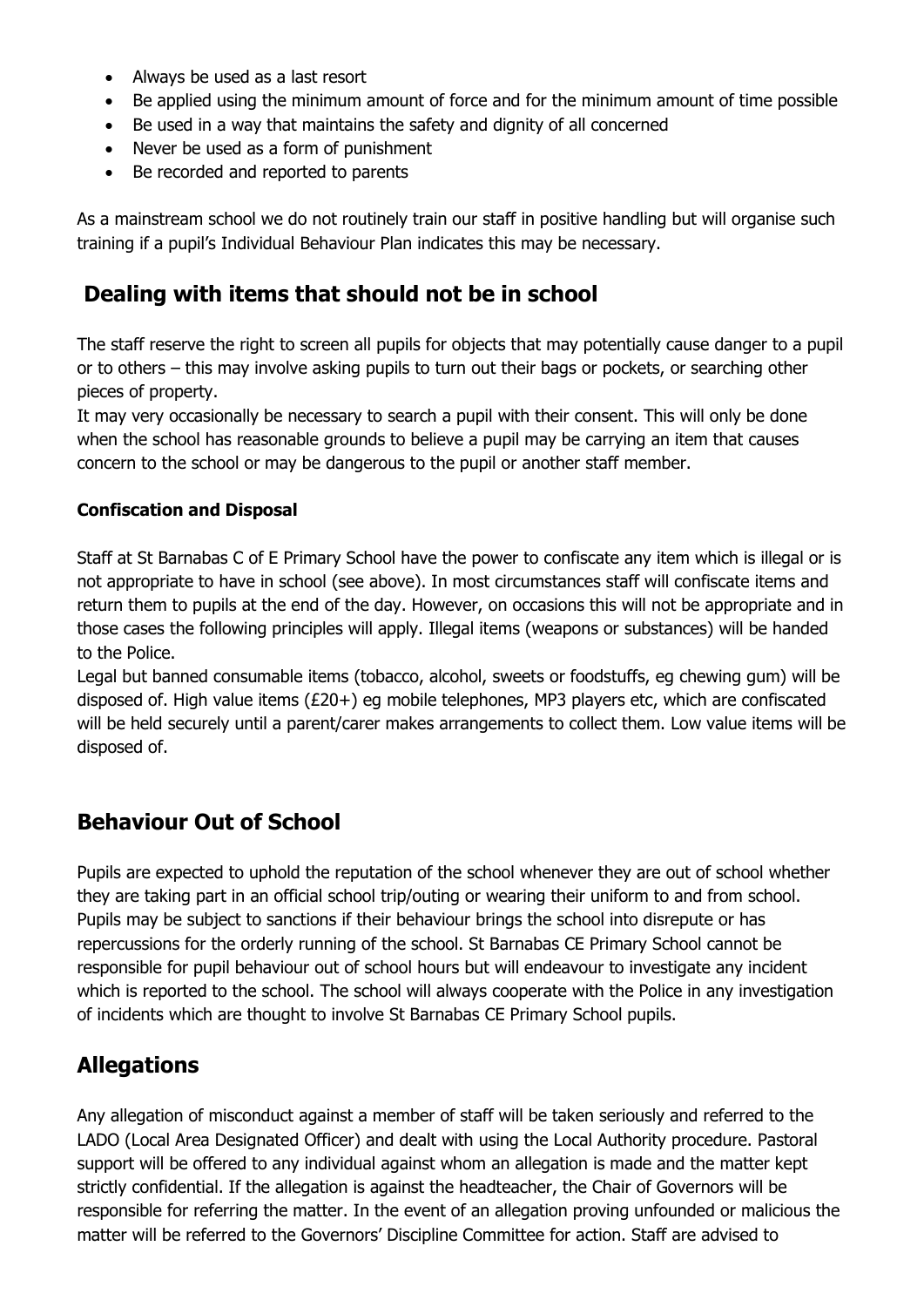familiarise themselves with the Government Guidance on 'Safer Working Practice' in order to minimise the risk of allegations being made.

## **Data**

The school collects a range of behaviour data including:

- Exclusions, both external and internal
- Attendance and punctuality, including punctuality to lessons
- Behaviour, attendance and progress data of those pupils attending alternative provision
- Incidents, rewards and sanctions

Data is analysed at individual pupil level by the Senior Leadership Team, (SLT) and is used to inform referrals to school based interventions, SEND arrangements and referrals to outside agencies. Data is analysed on a whole school basis by the member of SLT with responsibility for behaviour and is used to identify 'hot spots', monitor trends, consistency and performance against targets and to inform changes in policy and procedure. Data is presented to whole staff meetings, SLT meetings and Governors in order to support the evaluation of the impact of the policy.

## **Exclusions**

St Barnabas C of E Primary School is committed to using exclusion as an absolute last resort after all other sanctions have been exhausted. Where exclusion is used the school conforms to the Local Authority and DfE Guidance. Please see our Exclusions Policy for more information.

The different types of exclusions are:

- **Internal exclusion:** Pupils work in a location other than their usual classroom for a certain period of time (e.g. a lesson/ half a day/ a day)
- **Fixed term exclusion (suspension):** Pupils are excluded from school for a set number of days, depending on the nature of the behaviour and any previous exclusions. This is used to send a clear message that a particular behaviour is not acceptable in school. This also includes lunchtime exclusion where a parent will be asked to take their child home for the lunchtime period.
- **Permanent exclusion:** This is extremely rare and only used when the school has exhausted all other strategies. Wherever possible the school works with the Local Authority to facilitate a 'managed move' to another local school or a referral to alternative provision which may make permanent exclusion unnecessary.

If pupils are excluded for a period of less than 5 days the school will provide work – it is the parent's responsibility to ensure the pupil completes the work and returns it to the school for marking (NB parents/carers can be fined if pupils are found in a public place during an exclusion). From Day 6 of exclusion the pupil will be supported via arrangements made within between the Local Authority and the school. In the event of a permanent exclusion the Local Authority will contact parents with details of the Day 6 provision.

Reintegration interviews are considered to be a vital part of the return to school and provide parents/carers, the pupil and key school staff with an opportunity to reflect on what has happened and to plan any additional support which may be needed to ensure a pupil's successful re-admission.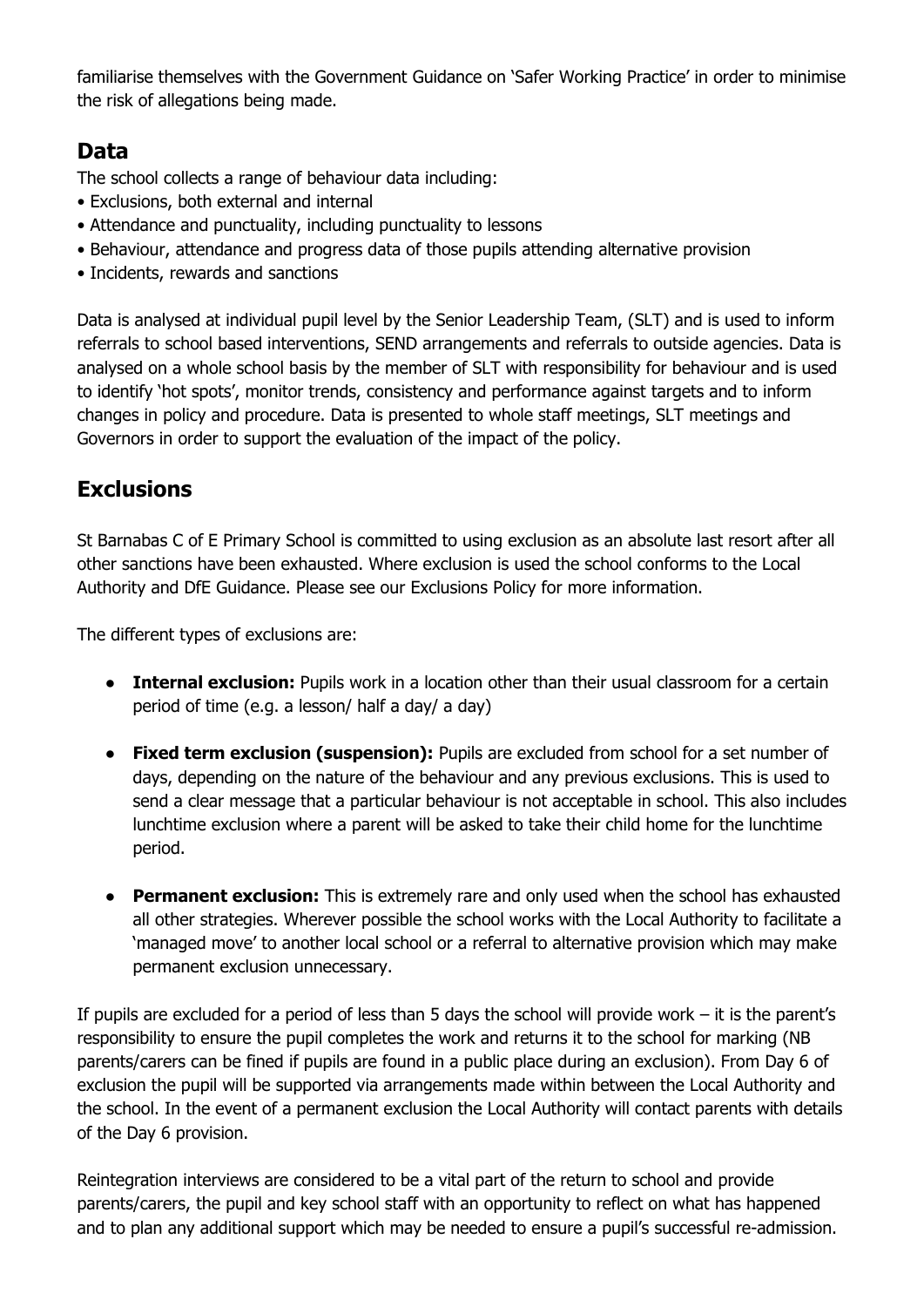At St Barnabas CE Primary School, we seek to hold reintegration meetings in a restorative way and expect parent/carers to attend these meetings.

## **Legislation**

This policy is based on advice from the Department for Education (DfE) on:

- [Behaviour and discipline in schools](https://www.gov.uk/government/publications/behaviour-and-discipline-in-schools)
- [Searching, screening and confiscation at school](https://www.gov.uk/government/publications/searching-screening-and-confiscation)
- [The Equality Act 2010](https://www.gov.uk/government/publications/equality-act-2010-advice-for-schools)
- [Keeping Children Safe in Education](https://www.gov.uk/government/publications/keeping-children-safe-in-education--2)
- [Use of reasonable force in schools](https://www.gov.uk/government/publications/use-of-reasonable-force-in-schools)
- [Supporting pupils with medical conditions at school](https://www.gov.uk/government/publications/supporting-pupils-at-school-with-medical-conditions--3)

It is also based on the [special educational needs and disability \(SEND\) code of practice.](https://www.gov.uk/government/publications/send-code-of-practice-0-to-25)

In addition, this policy is based on:

- Section 175 of the [Education Act 2002,](http://www.legislation.gov.uk/ukpga/2002/32/section/175) which outlines a school's duty to safeguard and promote the welfare of its pupils
- Sections 88-94 of the [Education and Inspections Act 2006,](http://www.legislation.gov.uk/ukpga/2006/40/section/88) which require schools to regulate pupils' behaviour and publish a behaviour policy and written statement of behaviour principles, and give schools the authority to confiscate pupils' property
- [DfE guidance](https://www.gov.uk/guidance/what-maintained-schools-must-publish-online#behaviour-policy) explaining that maintained schools must publish their behaviour policy online

## **Review and Evaluation**

This policy will be reviewed annually by Governors, SLT & Staff.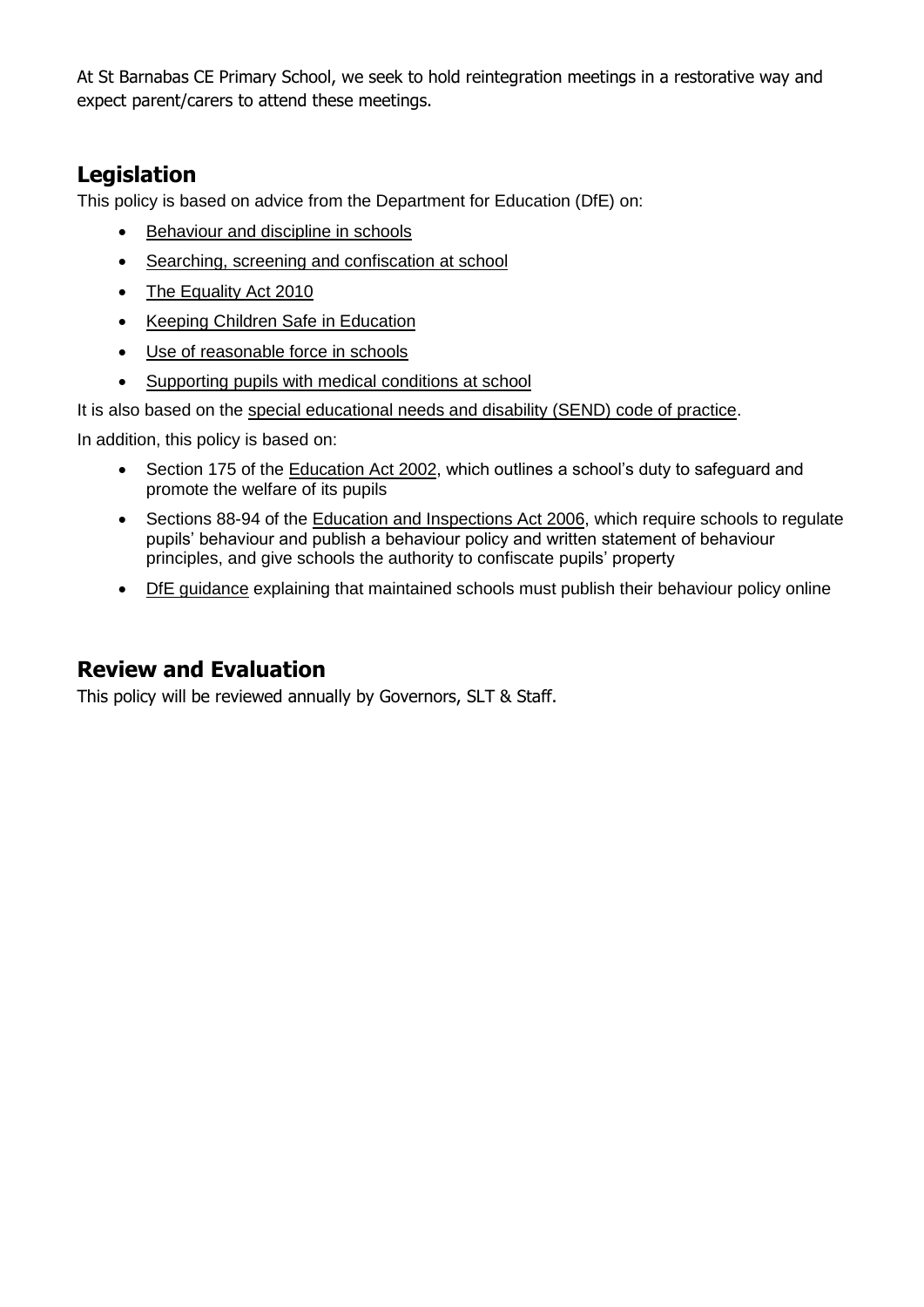#### **Appendix 1: written statement of behaviour principles**

- $\checkmark$  Every pupil understands they have the right to feel safe, valued and respected, and learn free from the disruption of others
- $\checkmark$  All pupils, staff and visitors are free from any form of discrimination
- $\checkmark$  Staff and volunteers set an excellent example to pupils at all times
- $\checkmark$  Rewards, sanctions and reasonable force are used consistently by staff, in line with the behaviour policy
- $\checkmark$  The behaviour policy is understood by pupils and staff
- $\checkmark$  The exclusions policy explains that exclusions will only be used as a last resort, and outlines the processes involved in permanent and fixed-term exclusions
- $\checkmark$  Pupils are helped to take responsibility for their actions
- $\checkmark$  Families are involved in behaviour incidents to foster good relationships between the school and pupils' home life

The governing body also emphasises that violence or threatening behaviour will not be tolerated in any circumstances.

This written statement of behaviour principles is reviewed and approved by the full governing body annually.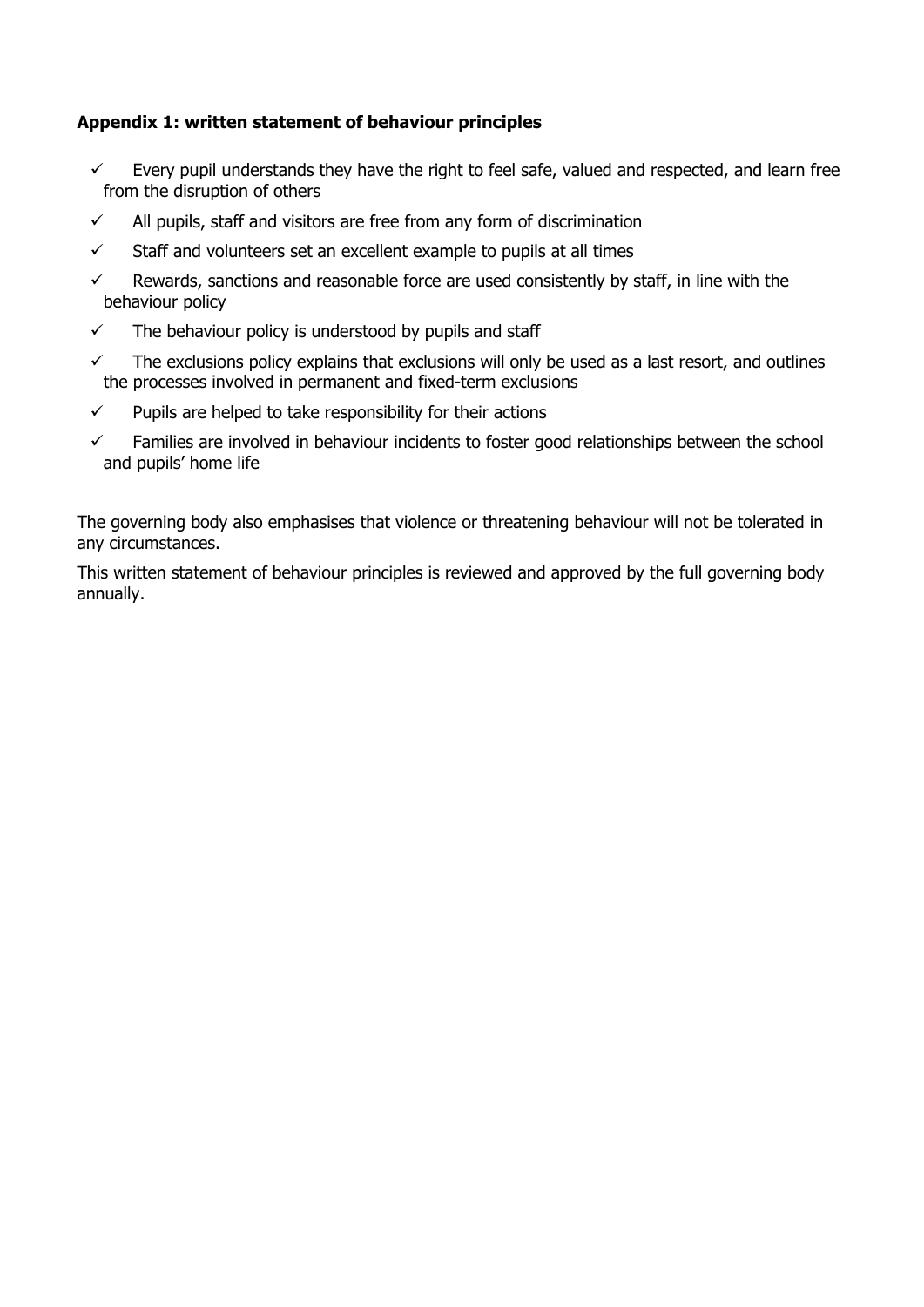#### **Appendix 2: Strategies for promoting positive behaviour**

Good practice for positive behaviour management at St Barnabas includes the following:

- Opportunities are taken by all staff to model and build positive relationships with pupils.
- Pupils are addressed courteously and with respect.
- Praise is used frequently and staff emphasise positive behaviours and attitudes.
- Staff have high expectations of work and behaviour.
- Children are taught the class and school routines.
- Transition times are well managed
- High quality teaching and curriculum encourages good behaviour. The teacher makes learning interesting and accessible to all.
- Classrooms and central areas are tidy and well looked after to encourage children to respect their environment
- Rewards and sanctions are applied consistently (although some degree of flexibility is used for children with additional needs).
- Pupils are known well and their needs understood, (SEND/mental health etc). Staff use strategies recommended in Behaviour Plans.
- Staff use language, tone, posture, body language which is warm, calm, open and engaged.
- When correcting pupils, staff will focus on the behaviour, not the pupil.
- Staff will intervene whenever incidents occur, regardless of whether children are in their class and follow correct procedures in order to resolve them.
- Staff have access to appropriate CPD in behaviour management and mental health.

#### BREAKTIMES

- Children are supported to have purposeful play and appropriate social interactions through the use of a variety of spaces in our grounds; having a range of equipment to play with and people to facilitate play.
- Children are collected promptly from the playground and led calmly into class
- When problems arise, children are encouraged to speak to an adult who will then have a conversation to help children to resolve the problems and remind them of our expectations.
- Incidents of positive and negative behaviour are communicated to the class teacher via post it notes